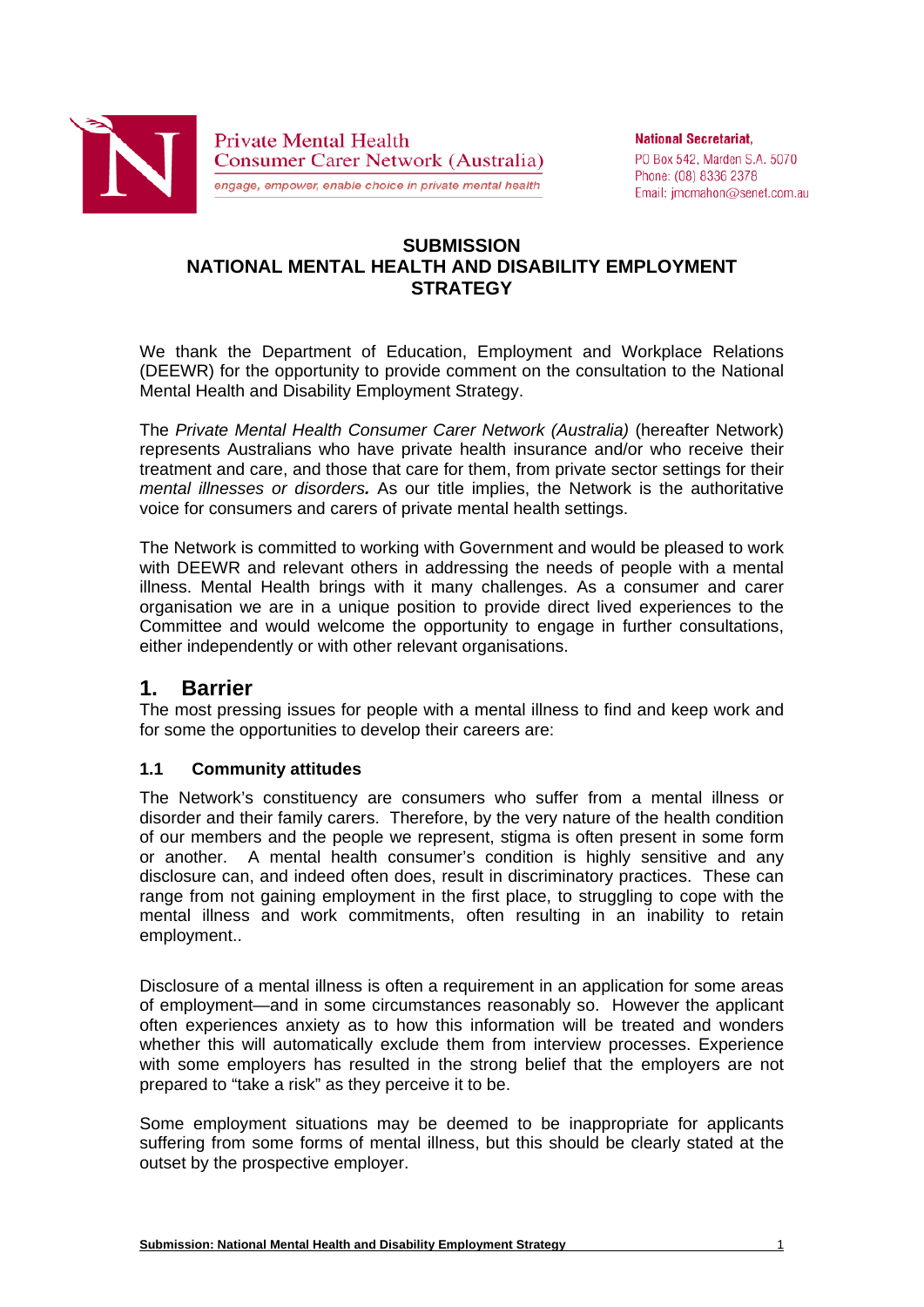Further, in the working environment itself, workers often reveal their hostility to people with a disability, speaking in a derisory or denigratory way, apparently reflecting more widely held community attitudes. This creates an environment that adds to the difficulties that a mentally ill person has in managing an illness and coping with the work environment.

## **1.2 Misunderstanding of the impact of a psychiatric disability**

Many people who suffer from a mental illness, carry a heavy burden of general ill health, suffer great emotional pain and struggle to keep their disability stable. The community, Government or disability support services including Centrelink do not generally acknowledge these barriers or know the best way to provide support. Many potential employers are inexperienced and generally uninformed about the nature of mental illness and the impact this has on the lives of the people. Many people with a psychiatric disability indeed wish to be employed in some form or another, as do other people in the community.

### **1.2.3 Episodic nature of psychiatric disability**

One of the most misunderstood aspects of psychiatric disability is the often episodic nature of the illness. Some people can function in the community and life situations sometimes without incident, until they relapse into mental illness. This relapse is often rapid, seemingly with little cognition regarding the onset and is totally disabling in its force. Swift intervention is required, often needing hospitalisation to stabilise the condition. These periods of hospitalisation and rehabilitation can last many months, sometimes longer, with accompanying and associated disability.

### **1.2.4 Chronic and multiple diagnoses**

One of the persistent difficulties of people diagnosed with a mental illness, is the chronic nature of these illnesses, with many suffering associated, yet separate multiple diagnoses. These can be exacerbated by the use of drug and alcohol in an attempt to reduce, either knowingly or not, the emotional suffering.

#### **1.2.5 Ability to care for self**

There are some mental illnesses which can rob people of the very ability to care for themselves. Again, this can be episodic in nature, yet crippling in effect.

# **2. Goal**

We know that a great many people with a mental illness would choose to find some sort of meaningful employment, study, follow a career path and live within the community.

Many psychiatrically disabled people are already skilled or talented in some way. Some employers equate mental illness with intellectual disability, or poor educational achievement. Many mentally ill consumers do not need basic skills training, though this seems often to be a 'taken for granted' requirement. Again, community acceptance is crucial. What consumers require is support, and training where required, to both obtain and retain employment. Not all consumers are on a Disability Support Pension (DSP), but if they are, the system can discourage a consumer from trialling employment as their DSP is immediately reviewed. There needs to be a lengthy period of grace where the consumer can gradually return to work without their DSP being affected, until such time they have resumed on a fulltime and long-term basis.

Many consumers are not on DSP, but may be on Newstart or the Personal Support Program (PSP). The PSP is a proven avenue for supporting consumers to move